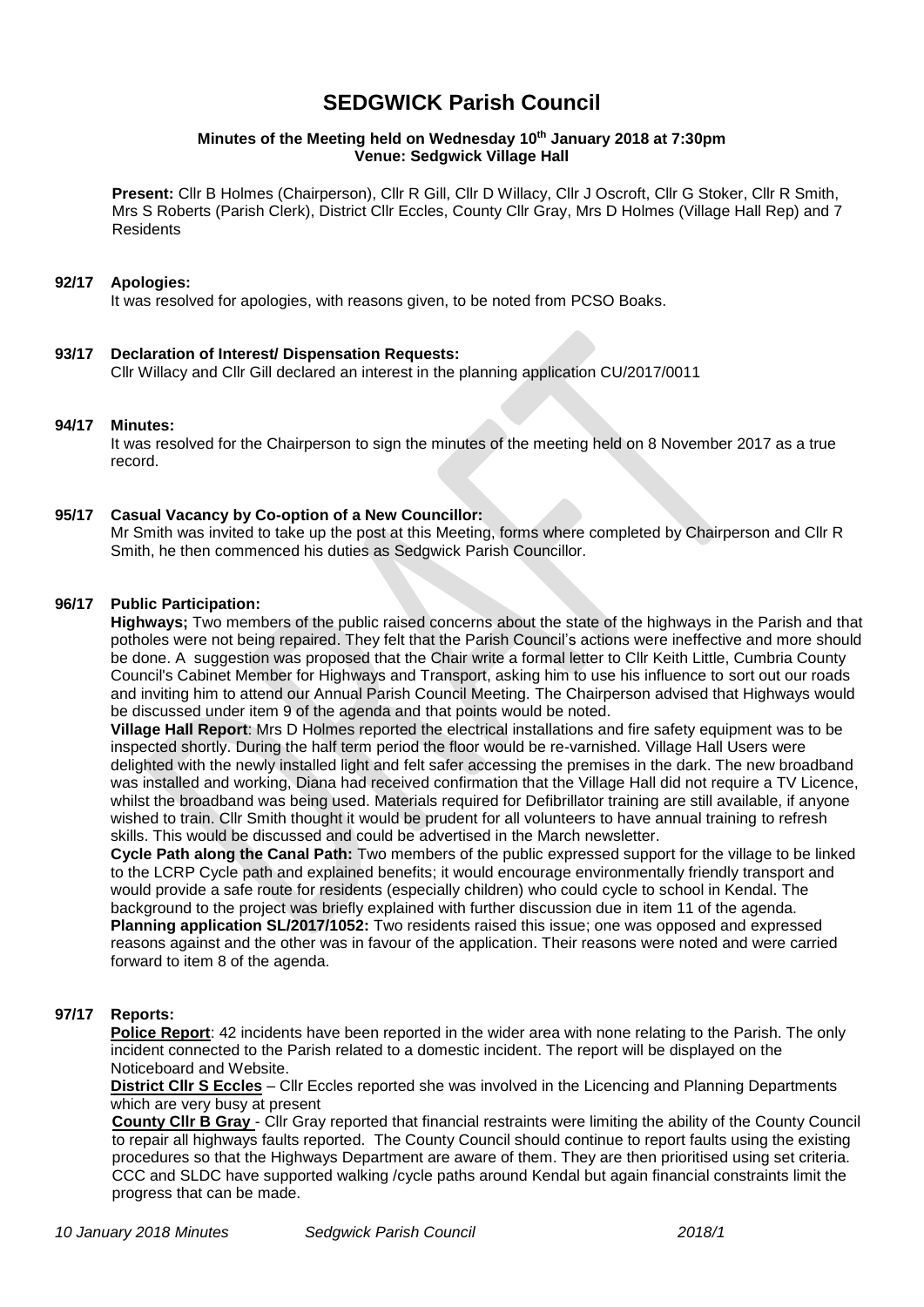# **98/17 Website:**

 The Chairperson presented the monthly Website Report and reported that the bid for Transparency Funding had been successful; we have received £744.72. It was agreed to instruct Paul Calland at Treble3 to begin work on the new website. Subsequent training will be made available for Clerk, Chair and Ann Allwright. Meanwhile thanks to Ann for maintaining the existing website and the Clerk for obtaining the funding.

### **99/17 Planning:**

 Application CU/2017/0052- Builders' Yard Adjacent to Fox Hall; planning permission has been applied for to build two dwellings. The Chair reported that SLDC had agreed to defer their decision until SPC had a chance to discuss it and had confirmed notices issued had been correct. She explained the role of the Council who are statutory consultees in the planning process. Council noted receipt of a letter regarding this application and the objections given, together with views expressed during the Public Participation section, were discussed and a formal response on behalf of the Council was agreed; Council welcomed the improvement by local people, of what is a brownfield site in the historic centre of the village and noted the considerable amount of negotiation and consultation that has already occurred. They acknowledged concern amongst residents about the proposed external materials being pebble dash rather than limestone and slate, which is more prevalent in the village centre. The inclusion of a "privacy screen" between the parking area and 4, Orchard Close perhaps indicates the placement of the parking area could be improved. Recommendations in reports on contamination/junction safety/embankment etc were expected to be considered. It is understood that the developers will comply with recommendations about placing an electricity line underground if necessary. As with all developments in our Parish, a request would be made to restrict working hours to minimise disruption to residents living in the area during the development of the site.

#### **100/17 Highways/Footpaths**

 Chairperson **r**eported that a great deal of time and effort had been put into dealing with Highways issues and that is it frustrating that, so many issues remain unresolved. Cllr Gray and Tim Farron were thanked for their continued support. Following the unsatisfactory way in which our original requests and our first formal complaint had been dealt with by CCC, the chairperson had taken up the issues with the Chief Executive. Since then, we have finally received responses and have attended two site meetings with representatives of Highways to alert them to the problems we face and discuss in detail what can be achieved to find solutions.

a) **Highways Report;** Cllr Stoker reported that he had met with Garry Manning (Transport & Fleet Environment and Community Services) on 12 December 2017, to raise resident concerns about the risk to pedestrians walking in the dark, especially those using the Village Hall. Mr Manning was aware of the minor accidents that have occurred. Our suggestion of low level solar powered lighting was ruled out, but he agreed to commission a solution which would increase safety. A streetlight was installed on 2/1/18 (two months earlier than expected) at the end of the Village Hall access road. It lights the pavement and aqueduct area. Cllr Holmes and Cllr Stoker also attended a meeting on Monday 8th January with Victoria Upton (Team Leader of Traffic Management, Highways Dept), Police Sgt Scott O'Neal and our new PCSO, to raise highway safety issues. The delayed aqueduct safety improvements were discussed and a review of the distance height resistance signage was added to the agreed scheme to help prevent HGVs getting stuck in the village. A target date of February half term was set so school busses are not affected by the necessary short road closure. A tour of the Parish "highway repair hotspots" followed, resulting in Ms Upton agreeing to arrange emergency repairs at Raines Hall and line painting replacement at Castle View, Wakefield Meadow and Carex Farm Junction. Faults along Natland Road, Carex Farm Junction, Cooper Hill and Riverside simply do not meet the criteria for an emergency repair but would be added to the list for long term assessment. Cllr Stoker updated Council on the progress of all faults reported (see grid). Repairs to Hill Close Pavements are expected to finish soon. The drains on Back Lane were being repaired again.

| <b>LOCATION</b>             | <b>Postcode</b> | Fault                           | <b>Reference</b> | Logged*    | <b>Status</b><br>6/11/17 |
|-----------------------------|-----------------|---------------------------------|------------------|------------|--------------------------|
| Riverside from Force Bridge | LA80JU          | Erosion of edge near bend       | W171439589       | 13/06/2017 | resolved                 |
| Castle View Junction        | LA80JL          | <b>Renew Road Markings</b>      | W171439590       | 13/06/2017 | closed                   |
| Wakefield Meadow Junction   | LA80JD          | <b>Renew Road Markings</b>      | W171439600       | 13/06/2017 | Fault assessment         |
| Carex Farm to Shyreakes     | LA80JJ          | Potholes/edges/resurface 2miles | W171439594       | 13/06/2017 | Fault assessment         |
| Castle View Pavements       | LA80JL          | Repair all pavements            | W171439597       | 13/06/2017 | Fault assessment         |
| <b>Hill Close Pavements</b> | LA80JR          | Repair all pavements            | W171439592       | 13/06/2017 | completion 4/18          |
| Crosscrake Rd T J by school | LA80JJ          | Various pot holes               | W171447978       | 21/09/2017 | Fault assessment         |

Cllr Holmes reported on other issues that had been discussed at the meeting with Ms Upton and the Police. The request for a 20mph zone was again dismissed; The CCC and Police view is that speed monitoring results and evidence from areas which have adopted a 20mph speed limit indicate that it does not modify driver behaviour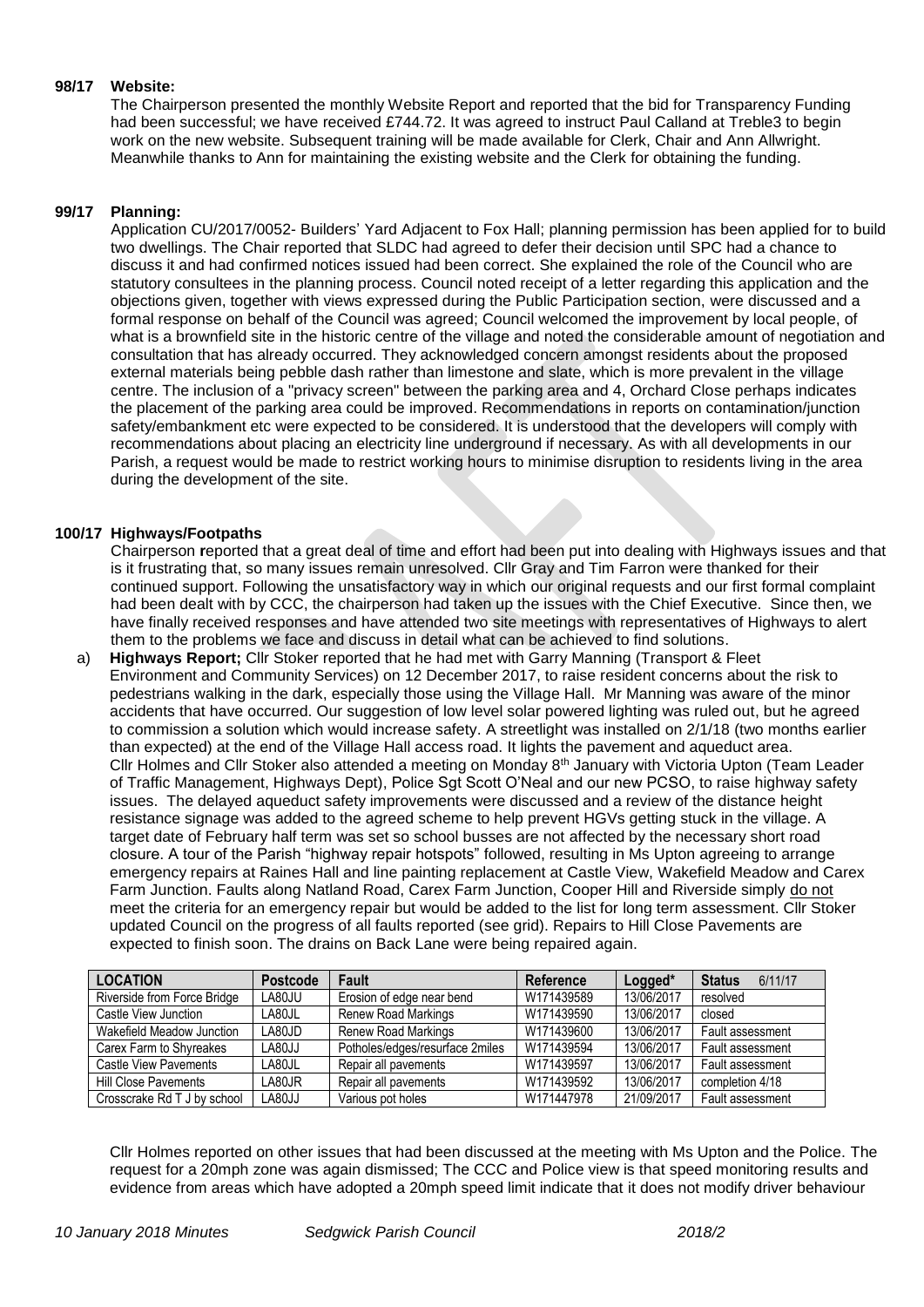and the increased perception of safety on behalf of pedestrians can make it more dangerous. The aqueduct, parked cars and narrow roads are considered as natural traffic calming measures. Speed monitoring equipment

could be made available if required and it was agreed to follow this up. There was also a discussion about the recent hit and run incident in which a resident was struck by a car whilst walking near the aqueduct. Despite having been reported to the police, it has not been recorded in Crime Statistics because it does not fall into any incident category. We challenged this and explained that without this type of statistic, accident prevention and safety improvements are difficult to identify and even more difficult to achieve.

b) Council noted the progress made since our last meeting and agreed to discuss referring our highways issues to Cllr Little, if the repairs to Raines Hall and line markings are not carried out before the February Meeting.

# **101/17 Playground /Millennium Field**

a) Cllr Stoker has carried out the monthly safety check on the Millennium Field and no faults were found.

#### **102/17 Canal**

- a) Cllr Stoker had carried out the monthly inspection of the Canal Pathways and reported the paths were fit for purpose. A replacement sign was required at the top of the steps indicating the steep gradient. Further along near Sedgwick Hill Bridge the stone wall needed repair, it was agreed for Cllr Willacy to ask Mr Airey to make good the wall and to meet with James Park, to discuss the rapid regrowth of Willow stems residual stumps.
- b) Land Registration Title of the property was still an ongoing.
- c) In December Cllrs Stoker, Gill and Holmes attended a meeting with Audrey Smith and Helen Moriaty (LCRP Chairman and Project Manager) to discuss concerns over the contents of the newly released Draft Access Strategy. Reassurances where given that the strategy is not LCRP Policy and that the suggestion to convert the footpath in the Parish into a wide, multi-user cycleway and include Sedgwick as a development hub, is not regarded as a serious proposal. A plan which would see Sedgwick and Larkrigg Wood linked to the Kendal-Natland cycleway using existing paths (which already have the correct permissive access), is regarded as a much more viable and affordable option. It would offer residents access to a cycle route from Sedgwick to Kendal without impacting on the centre of the village and will have the added advantage of linking the network to Levens Hall, Sizergh Castle and the Gunpowder tourist attractions on the west bank of the River Kent. The LCRP clearly understood our concerns and agreed to keep in contact with us

#### **103/17 Finance**

- a) The Bank Balance as of 30 December 2017 was Current a/c £2,835.23 and Reserve £10,000.70
- b) Payments received: Transparency Funding £744.72, awarded for new website
- c) Payments: BT Broadband £20.49, Playdale, Play Area Annual Report £234.00, Printing Plus, Newsletters  $E$ 133.83 and First Utilities Broadband Village Hall DD £20.26
- d) The Accounts Report for 11 October 2017 and 8 November 2017 were signed and accepted.
- e) A VAT claim amounting to £1,125.95 has been made; a new system will come into effect soon.
- f) The Parish Council Precept for 2018/19 was discussed. Next year, there will be a increase in administrative costs because of significant changes in Data Protection legislation and audit procedures. These changes and increased responsibility for transparency will further increase the workload on the clerk; as discussed previously, a minimum of one hour a week, increase in hours will be required. It was agreed to raise the precept by 3% to raise £300 – the anticipated data protection costs. The budget will be finalised next month.
- g) The changes to the Audit regime (as yet not finalised) and offer of training was noted.

#### **104/17 Newsletter Winter:**

The Christmas card edition of the newsletter was printed on heavier grade paper and positive feedback has been received – it was agreed to repeat this at Xmas only. It was agreed to publish a Spring newsletter to be distributed in early March to circulate details of the APM. Further items to be discussed at February's meeting.

# **105/17 Correspondence:**

- **1.** Digital maps of the boundaries, was received and noted
- **2.** New Public Space Protection Order, information received and to be discussed next meeting. In the meantime, Cllr Stoker agreed to check on the condition of existing signage.
- **3.** PCC Offer of more Officers on the beat in Cumbria, information received and noted.
- **4.** Royal British Legion Survey, was received and noted
- **5.** Department for Transport Public consultation on the future funding of SRN was received and noted
- **6.** Cumbria Children's Dyslexia Project funding request, was discussed and refused.
- **7.** Buckingham Palace Garden Party, it was agreed to nominate Cllr Holmes